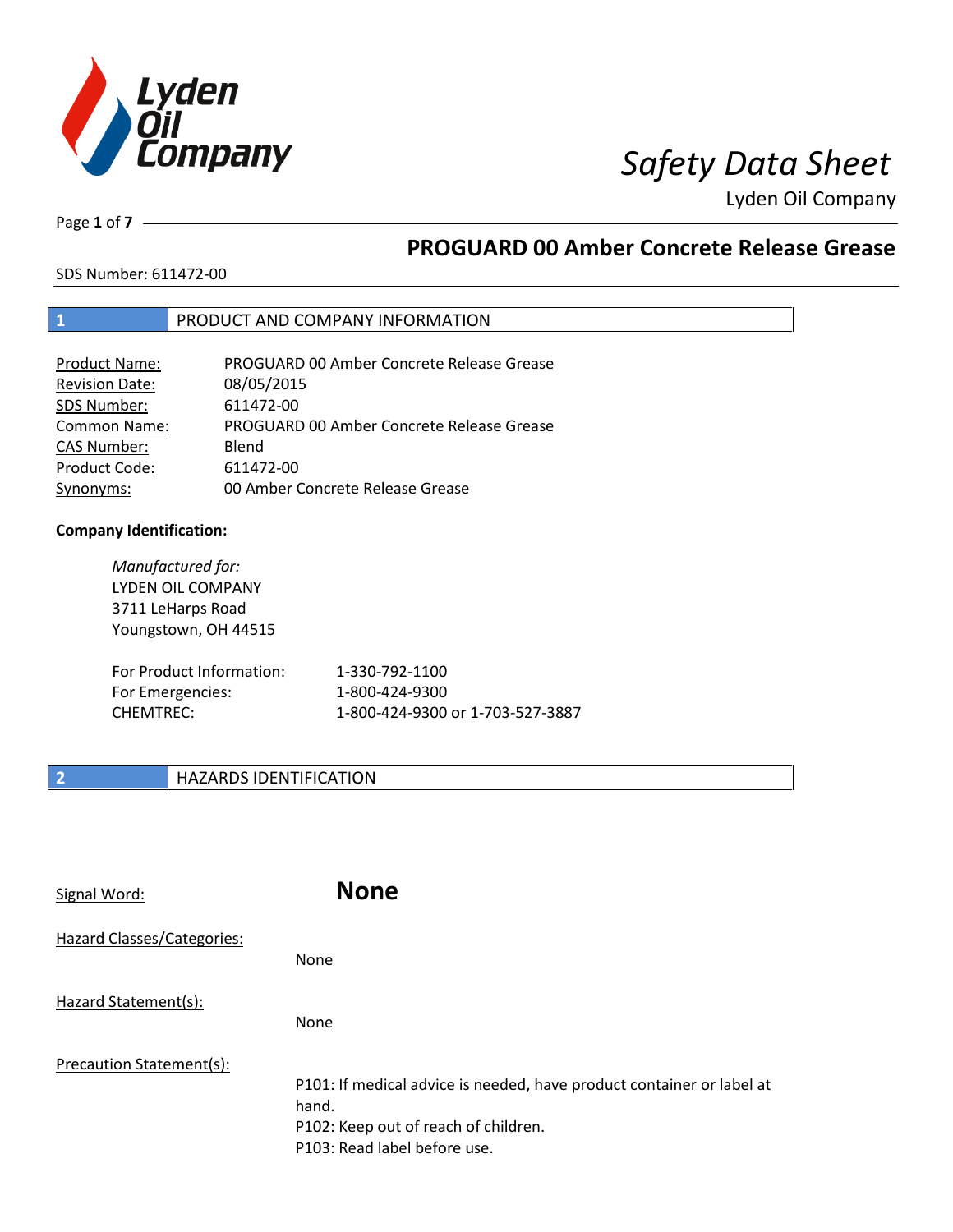

Page **2** of **7**

**PROGUARD 00 Amber Concrete Release Grease**

SDS Number: 611472-00

Other Hazard Statement(s):

-NFPA Ratings:  $Health = 0$  $Fire = 1$ Reactivity  $= 0$ 

# **3** COMPOSITION / INFORMATION ON INGREDIENTS

Ingredients:

*Mixture of the substances listed below with nonhazardous additions.*

| <b>Chemical Name</b>                                   | <b>CAS Number</b> | Percentage |
|--------------------------------------------------------|-------------------|------------|
| Distillates (petroleum), hydrotreated heavy paraffinic | 64742-54-7        | 50-100     |

*\*Any concentration shown as a range is to protect confidentiality or is due to batch variation.*

| <b>FIRST AID MEASURES</b><br>4     |                                                                                                              |
|------------------------------------|--------------------------------------------------------------------------------------------------------------|
| Description of First Aid Measures: |                                                                                                              |
| Inhalation:                        | If symptoms develop, move victim to fresh air. If symptoms persist,<br>obtain medical attention.             |
| Skin Contact:                      | Generally the product does not irritate the skin.                                                            |
| Eye Contact:                       | Rinse opened eye for several minutes under running water. If<br>symptoms persist, consult medical attention. |
| Ingestion:                         | Rinse mouth with water. If symptoms develop, obtain medical<br>attention.                                    |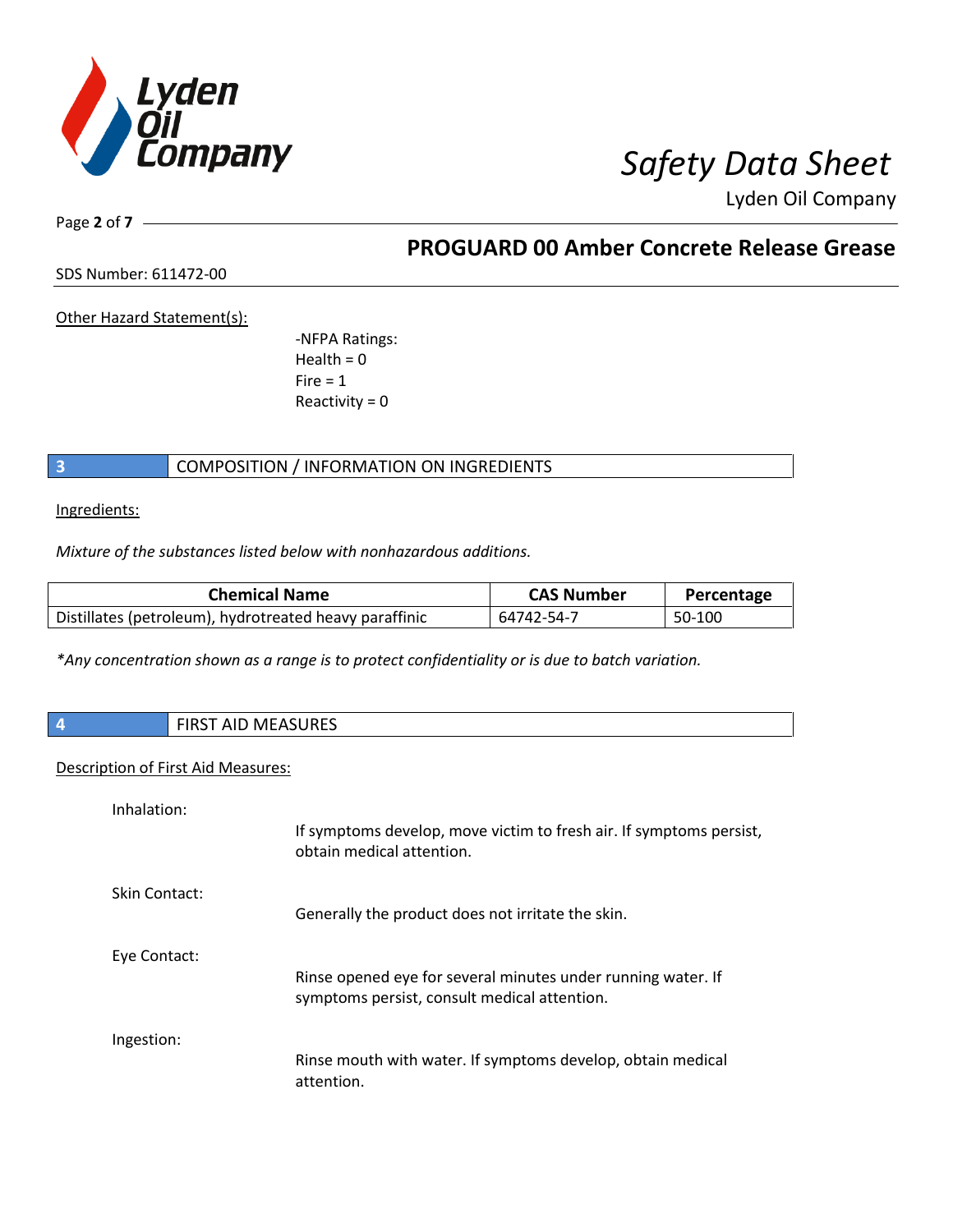

Page **3** of **7**

Lyden Oil Company

|                                               | <b>PROGUARD 00 Amber Concrete Release Grease</b>                                                                                                                                                  |  |
|-----------------------------------------------|---------------------------------------------------------------------------------------------------------------------------------------------------------------------------------------------------|--|
| SDS Number: 611472-00                         |                                                                                                                                                                                                   |  |
| Symptoms and Effects, both acute and delayed: | No further relevent data available.                                                                                                                                                               |  |
| <b>Recommended Actions:</b>                   | Treat symptomatically. Call a doctor or poison<br>control center for guidance.                                                                                                                    |  |
| FIRE FIGHTING MEASURES<br>5                   |                                                                                                                                                                                                   |  |
| Recommended Fire-Extinguishing Equipment:     | Use fire-fighting measures and equipment suitable<br>for the environment.                                                                                                                         |  |
| Possible Hazards During a Fire:               | Hazardous combustion products may include: A<br>complex mixture of airborne solid and liquid<br>particulates and gases (smoke). Carbon monoxide.<br>Unidentified organic and inorganic compounds. |  |
| Recommendations to Firefighters:              | No special measures required.                                                                                                                                                                     |  |
| 6<br><b>ACCIDENTAL RELEASE MEASURES</b>       |                                                                                                                                                                                                   |  |
| <b>Personal Precautions:</b>                  | None Required.                                                                                                                                                                                    |  |
| <b>Emergency Procedures:</b>                  | Contain spilled material, collect in suitable and<br>properly labeled containers.                                                                                                                 |  |
| <b>Environmental Precautions:</b>             | Do not allow to reach sewage system or any water<br>course.<br>Do not allow to enter ground waters.                                                                                               |  |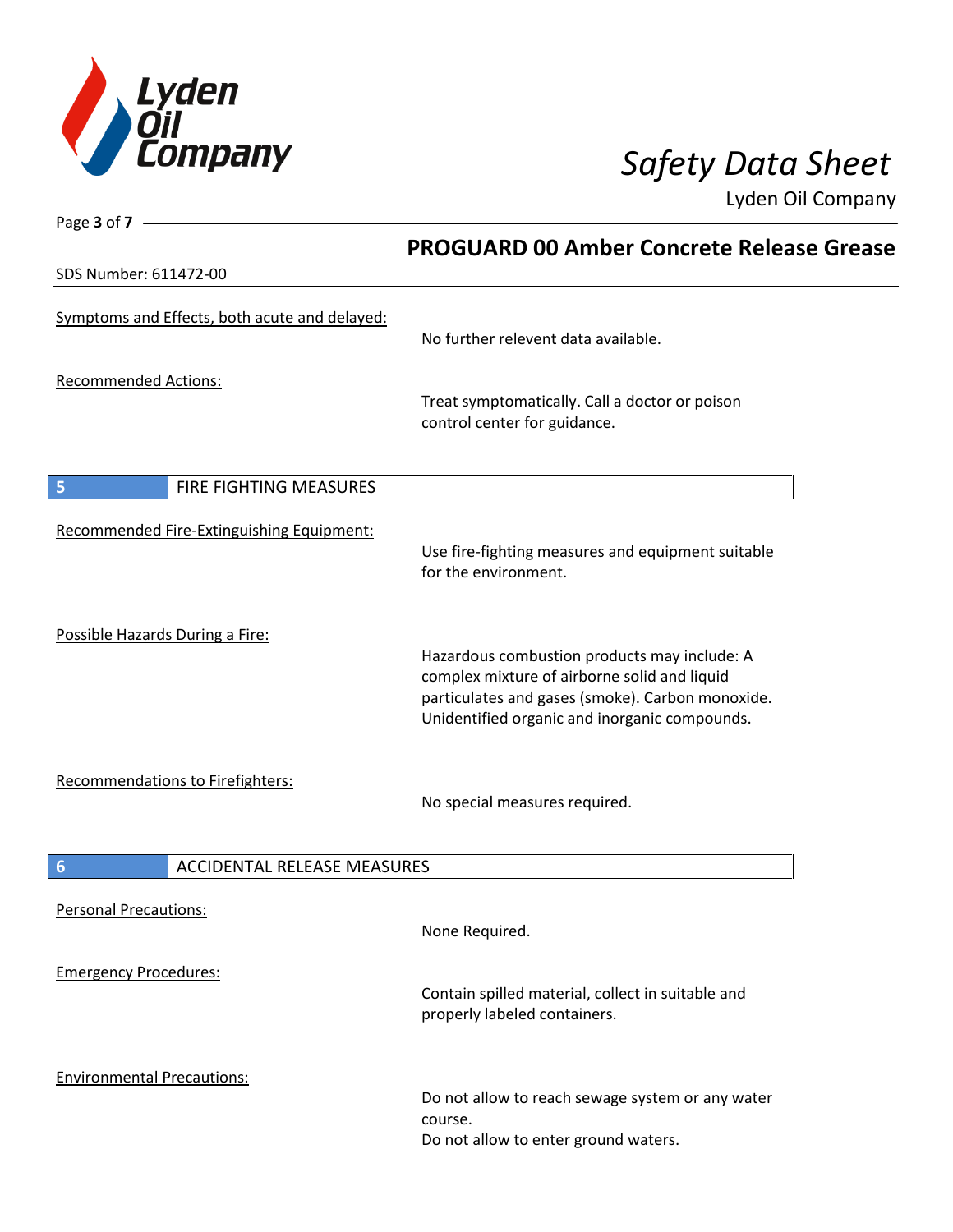

| Page 4 of 7 -                  |                                                                                           |
|--------------------------------|-------------------------------------------------------------------------------------------|
|                                | <b>PROGUARD 00 Amber Concrete Release Grease</b>                                          |
| SDS Number: 611472-00          |                                                                                           |
| Cleanup Procedures:            |                                                                                           |
|                                | Absorb with liquid-binding material (sand,                                                |
|                                | diatomite, acid binders, iniversal binders, sawdust.                                      |
| 7                              | <b>HANDLING AND STORAGE</b>                                                               |
|                                |                                                                                           |
| <b>Handling Precautions:</b>   |                                                                                           |
|                                | No special precautions needed if used correctly.                                          |
| <b>Storage Requirements:</b>   |                                                                                           |
|                                | Keep container tightly sealed.                                                            |
|                                |                                                                                           |
| 8                              | EXPOSURE CONTROLS / PERSONAL PROTECTION                                                   |
| <b>Exposure Limits:</b>        |                                                                                           |
|                                | -64742-54-7 Distillates (petroleum), hydrotreated heavy paraffinic (50-100%):             |
|                                |                                                                                           |
|                                | ACGIH TLV - Short-term value: 10mg/m <sup>3</sup><br>Long-term value: 5mg/ m <sup>3</sup> |
|                                | NIOSH REL - Short-term value: 10mg/m <sup>3</sup>                                         |
|                                | Long-term value: 5mg/ m <sup>3</sup>                                                      |
|                                | OSHA PEL - Long-term value: 5mg/ m <sup>3</sup>                                           |
| <b>Engineering Controls:</b>   |                                                                                           |
|                                | All ventilation should be designed in accordance                                          |
|                                | with OSHA standard (29 CFR 1910.94).                                                      |
| Personal Protective Equipment: |                                                                                           |
|                                | Wash hands before breaks and at the end of work.                                          |
|                                | Avoid contact with eyes and skin.<br>Use safety glasses and gloves.                       |
|                                |                                                                                           |
|                                | PHYSICAL AND CHEMICAL PROPERTIES                                                          |
| $\overline{9}$                 |                                                                                           |

Color: Amber Physical State: Semi-solid Odor: Petroleum-like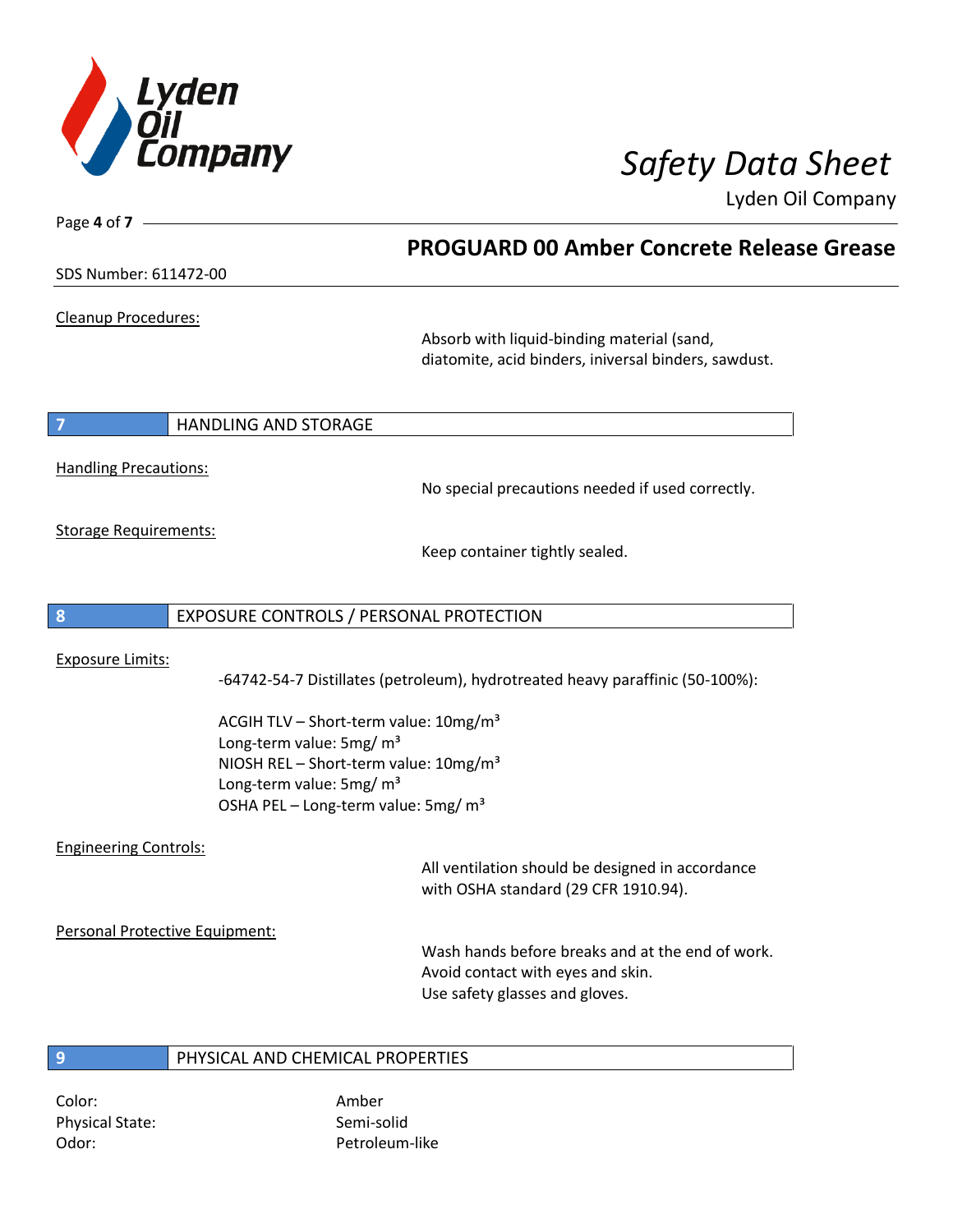

**PROGUARD 00 Amber Concrete Release Grease**

Lyden Oil Company

### SDS Number: 611472-00

Page **5** of **7**

| Data not available              |
|---------------------------------|
| Data not available              |
| Data not available              |
| 345°C/653°F                     |
| Data not available              |
| > 193° C / > 379° F             |
| Data not available              |
| Data not available              |
| Data not available              |
| 0 hPa at $68^{\circ}$ F         |
| Data not available              |
| 7.377 pounds per gallon at 68°F |
| Insoluble in water              |
| Data not available              |
| Data not available              |
| Data not available              |
| Data not available              |
|                                 |

# **10** STABILITY AND REACTIVITY

| Stability:                     | Stable under normal conditions.                               |
|--------------------------------|---------------------------------------------------------------|
| Reactivity:                    | Not reactive under normal conditions.                         |
| <b>Conditions to Avoid:</b>    | No further relevant information available.                    |
| Hazardous Reactions:           | No known hazardous reactions.                                 |
| <b>Incompatible Materials:</b> | No further relevant information available.                    |
| <b>Decomposition Products:</b> | Hazardous decomposition products are not<br>expected to form. |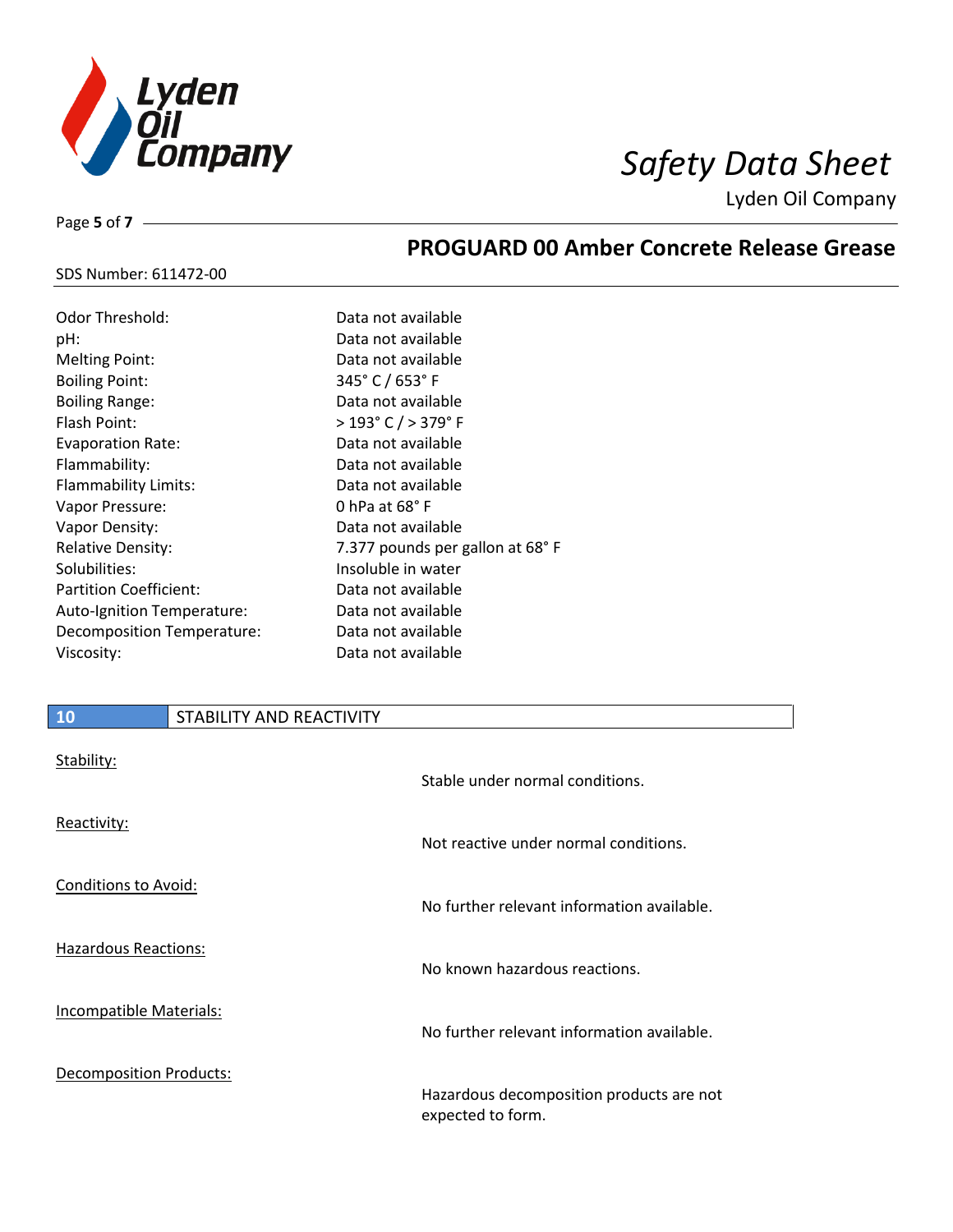

**PROGUARD 00 Amber Concrete Release Grease**

Lyden Oil Company

SDS Number: 611472-00

Page **6** of **7**

 $\mathbf l$ 

 $\overline{\phantom{a}}$ 

 $\overline{\phantom{a}}$ 

| <b>TOXICOLOGICAL INFORMATION</b><br>11 |                                                                                                                                                                           |
|----------------------------------------|---------------------------------------------------------------------------------------------------------------------------------------------------------------------------|
| Routes of Exposure:                    | Skin and eye contact are the primary routes of<br>exposure although exposure may occur following<br>accidental ingestion.                                                 |
| <b>Exposure Effects:</b>               | No known irritating or sensitizing effects.                                                                                                                               |
| <b>Measures of Toxicity:</b>           | When used and handled according to specifications,<br>the product does not have any harmful effects<br>according to our experience and the information<br>provided to us. |
| Carcinogenic/Mutagenic Precautions:    | 14808-60-7 Quartz (SiO2): Carcinogenic category 1<br>(IARC), known carcinogen (NTP).                                                                                      |
| <b>ECOLOGICAL INFORMATION</b><br>12    |                                                                                                                                                                           |
| <b>Ecological Precautions:</b>         | Avoid exposing to the environment.                                                                                                                                        |
| <b>Ecological Effects:</b>             | Water hazard class 1 (self-assessment): Slightly hazardous to water.                                                                                                      |
| <b>DISPOSAL CONSIDERATIONS</b><br>13   |                                                                                                                                                                           |
| Disposal Methods:                      | Dispose of waste material in accordance with all<br>local, state, and federal requirements.                                                                               |
| Disposal Containers:                   | Use properly approved container for disposal.                                                                                                                             |